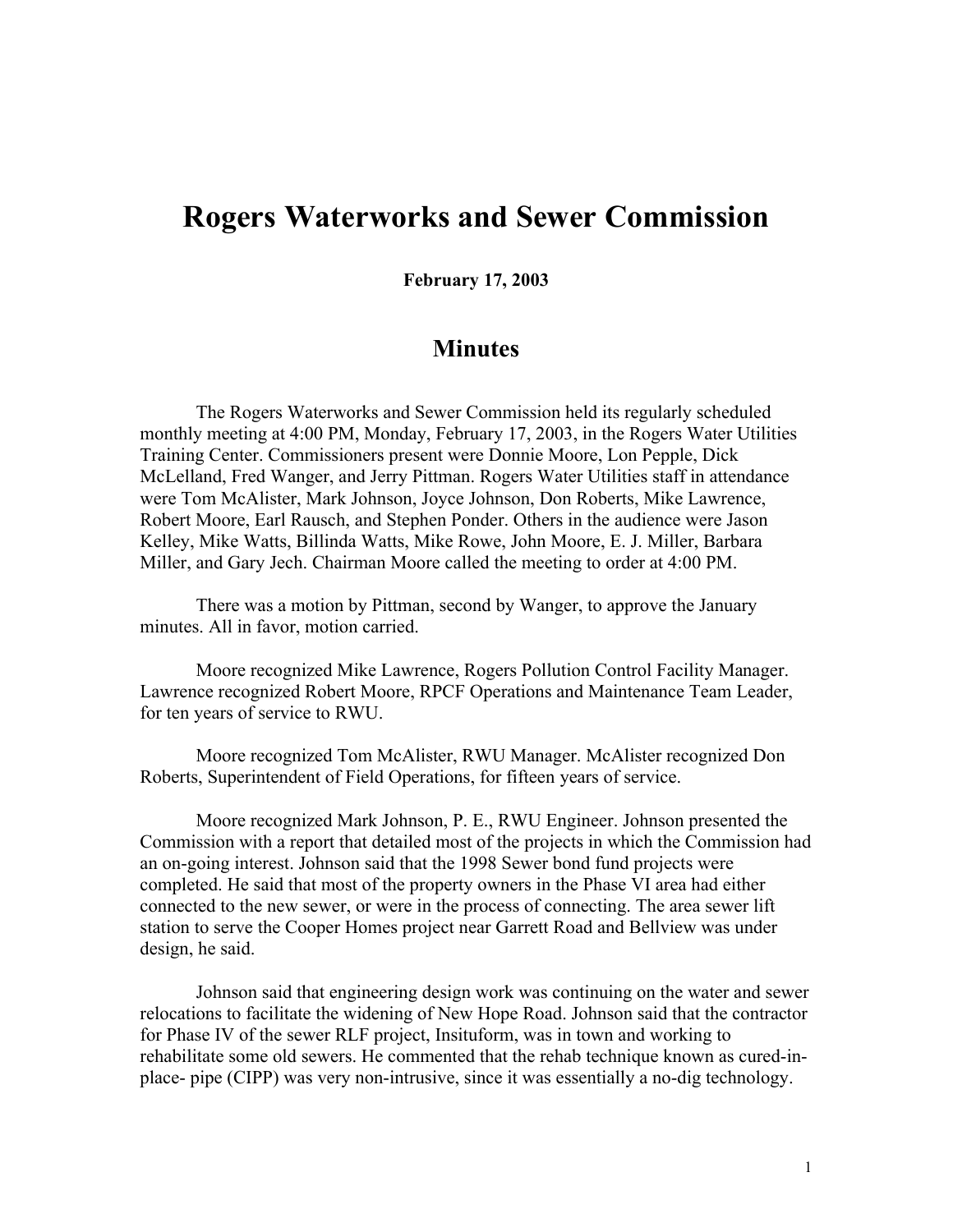Continuing, Johnson presented the Commission with a bid tabulation for the proposed Lilac St. ground storage tank/pump station. Bids were opened on the  $13<sup>th</sup>$  of February, Johnson said. The low bid for a concrete tank was \$3,778,593.28 from Van Horn Construction. He said that contractors were asked to bid a steel tank as an alternative. Johnson said that steel tanks were cheaper to build, they were more costly to maintain. Johnson said that the cost difference between steel and concrete could be made up the first time the steel tank was painted, probably in 10 to 15 years after it was built.

How much was the cost estimate? Someone asked. Johnson said the estimate was \$3.5 million, which had not been updated in over a year. There was a motion by Pittman, second by Pepple, to approve the bid of Van Horn Construction, for the concrete tank. All in favor, motion carried.

Moore recognized Joyce Johnson, Utilities Controller. Joyce presented the Commission with a proposal from Farris Insurance Company to provide property insurance for RWU. Johnson said that this was the only proposal received after advertising. The bid, for \$28,787, was 38% higher than last year. Gary Jech of Farris Insurance, said that rates had gone up all over the country. He said that his proposal included \$1001 for "acts of terrorism" insurance, which had been excluded in years past, but was now underwritten by the federal government. There was a motion by Pittman, second by Wanger, to approve the proposal by Farris Insurance. All in favor, motion carried.

Moore recognized Mike and Billinda Watts. The couple was attempting to close on some property on Highway 94 East in Benton County, in order to build a home. Watts said that he had called the water department in August of 2002, and had been quoted a price of \$4100 for a water service on his property. A few days later, he claimed to have been contacted again by the water utilities, and quoted at \$3800. Now, when he is ready to move on the property, the price has gone up \$6900. Watts said that he understood that the Commission had instituted another \$2000 in connection fees, but he argued that he should not have to pay it, since he contacted the Utilities last year before the Commission acted, and since the additional \$2000 was specifically for the lots in Avalon subdivision.

McAlister said that there were two connection fees applicable in this area currently. One was instituted by the now defunct Horseshoe Bend Water Association (\$2000), and one for RWU, which was to be used to defray the cost of improvements to the old rural water system. The Commission instituted the latter fee last September, he said. McAlister said that the earlier fee would expire when the rural water system's debt was paid.

There was some confusion about what exactly the Commission had instituted last September. Moore said he thought that the additional fee was for Avalon subdivision. McLelland said that the original fee of \$2000 from Horseshoe Bend Water Association might need to be reinstated in some form, since it was set to expire. After some discussion, the Commission agreed to let the fee to Watts remain the same for now, but cautioned that they wanted to know exactly what the intent of the Commission was last